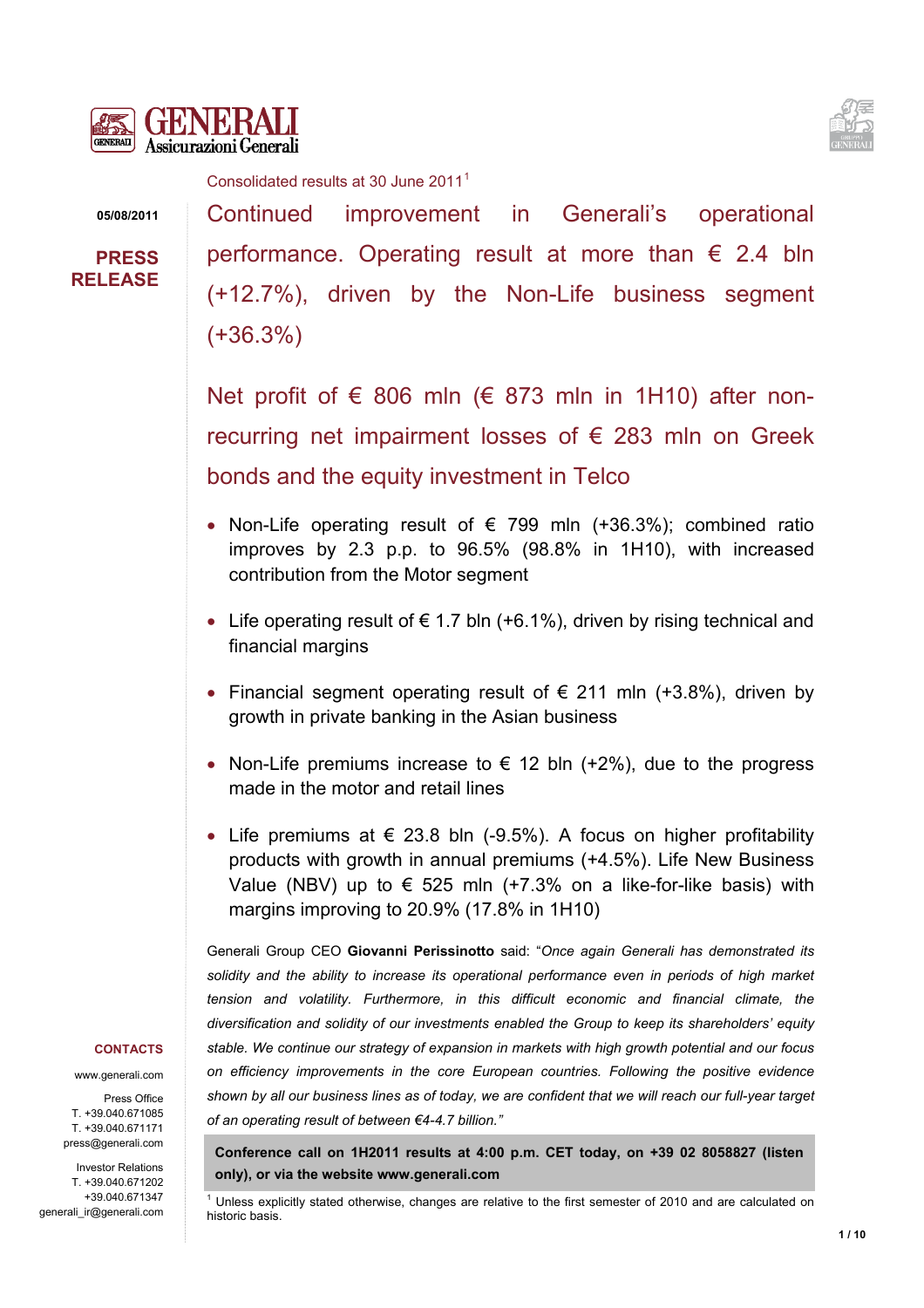

Milan – At a meeting today chaired by Gabriele Galateri di Genola, the Board of Directors of Assicurazioni Generali approved the consolidated results as at 30 June 2011.

In a first half marked by severe market pressures as a result of worsening sovereign debt risk in a number of countries with high public debt, the Generali Group achieved an impressive operating performance, driven by an excellent Non-Life result and the best half-year Life result for the last four years benefiting from rising technical and financial margins. A positive contribution also came from the financial segment, supported in particular by sound results from the growth in private banking. The total operating result at 30 June of € 2.4 billion (+12.7%) also reflected a stronger pace of growth in the second quarter, with robust progress in Italy, France and Eastern Europe.

The impetus provided by the operating result helped the Group achieve a high net profit of € 806 million (-7.7%; € 873 million in 1H10), despite the net impact of non-recurring impairment losses, stemming in particular from Greek government securities (€ 140 million) and the equity investment in Telco (€ 143 million).

Specifically, after the recent proposal for the sovereign debt restructuring in Greece, the Group decided to recognise an impairment loss on the Greek government securities maturing by 2020 (more than 70% of overall exposure in Greek bonds). The average loss, determined on the basis of financial market prices at 30 June, was approximately 47% of the securities' value. For the equity investment in Telco, a holding company that owns 22.4% of Telecom Italia, the impairment loss was determined on an implicit Telecom Italia per share value of  $\epsilon$  1.8. Excluding these nonrecurring items, net profit would have risen by 24.7% to € 1.089 million.

Looking at our operating performance, the result in the **Non-Life** segment rose by 36.3%, reflecting high technical profitability. The combined ratio improved by 2.3 percentage points to 96.5% (98.8% in 1H10), thanks to a decrease in the loss ratio especially in Italy, Eastern Europe and Spain, and to action to contain holding expenses.

The operating result remained high in the **Life** segment at almost € 1.7 billion, an improvement of 6.1% driven in particular by investment management, stronger technical margins and control of expenditure. The Life segment reported growth on almost all Group markets, with good progress in France. The operating result in the **financial** segment also improved (+3.8%), thanks in particular to the healthy results generated by the international growth of BSI.

| Total operating result by geographical region |            |            |          |  |  |
|-----------------------------------------------|------------|------------|----------|--|--|
| $\epsilon$ mln                                | 30/06/2011 | 30/06/2010 | Δ        |  |  |
| Italy                                         | 996        | 932        | $+6.9%$  |  |  |
| France                                        | 454        | 344        | $+32.0%$ |  |  |
| Germany                                       | 321        | 364        | $-11.9%$ |  |  |
| <b>CEE</b>                                    | 256        | 216        | $+18.5%$ |  |  |
| Total operating result*                       | 2.408      | 2.136      | $+12.7%$ |  |  |

\*Including holding expenses and consolidation adjustments

**On the production front,** overall gross premiums amounted to € 35,853 million (-6%; € 38,129 million 1H10), recovering from the first quarter of the year (-8.3%). The premium trend was attributable to the Life segment (-9.5%), after the reduction in single premiums as part of the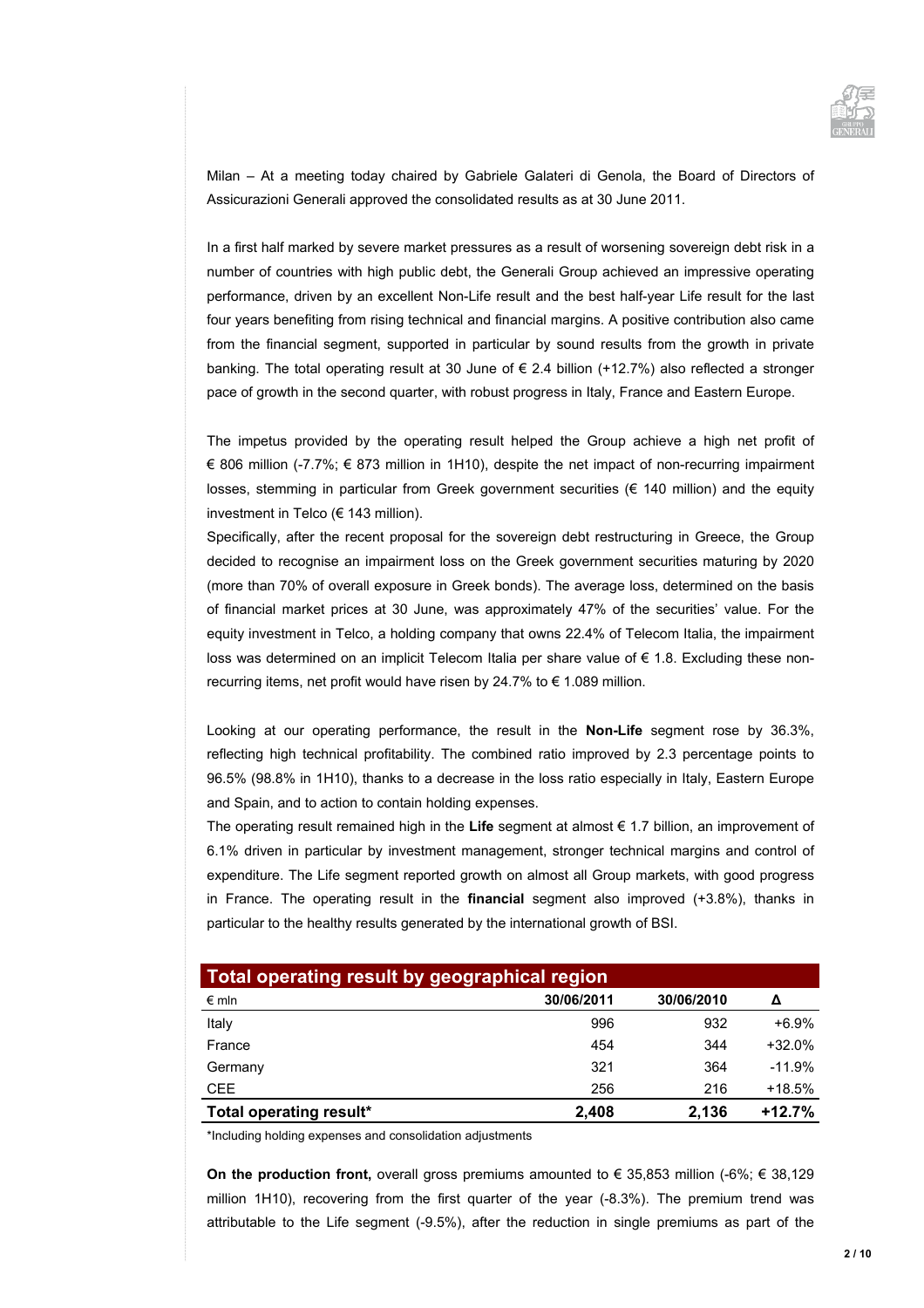

Group strategy favouring products with higher margins and a better return on invested capital. Annual premiums, on the contrary, rose +4.5%.

The improved production mix led to an **increase in Life New Business Value** (NBV) to € 525 million (+7.3% on a like-for-like basis) with higher margins. The New Business Margin (NBM) rose to 20.9% from 17.8% in the first half of 2010 and 19.7% at the end of 2010.

The first half confirmed the growth as from the second half of 2010 in Non-Life premiums, which reached  $\in$  12,011 million (+2%). This reflected progress in the Motor business (+2.5%) in Italy, France and Germany, and an acceleration in the Non-Motor lines, which reported an improvement of 1.4% thanks to the retail business.

The Group maintained a **solid capital position** in the first half, with shareholders' equity substantially stable at € 17,231 million (-1.5%; € 17,490 million at the end of 2010). The Solvency I ratio rose to 134% (132% at the end of 2010). In the first half the Group reported an increase in Embedded Value from  $\epsilon$  26,968 million at the end of 2010 to  $\epsilon$  27,983 million in the first half, driven by the improvement in the combined ratio and Life NBV. Normalised RoEV was 12%.

### **OUTLOOK**

Considering the current financial and macroeconomic scenario, the Life segment expects to report a good quality of net inflows, although amounts will be lower than in 2010. Group underwriting will continue to prefer products with lower capital absorption and higher returns in terms of NBV, in order to confirm/improve new business technical margins, assisted by the cost-cutting policy.

For the Non-Life lines, the Group expects to confirm its 2010 premium growth rates, arising not only from Non-Motor business performance but also from the upturn in the Motor business. Should catastrophic events remain at a physiological level, overall technical margins are expected to improve as current operating efficiency levels are maintained and the effects of the Group's tariff and claims management policies continue.

Financial and real estate investment policy will continue to be based on prudent asset allocation aimed at consolidating current margins and reducing capital absorption.

Based on this scenario, Group operating margins are expected to improve in both the Life and the Non-Life segment.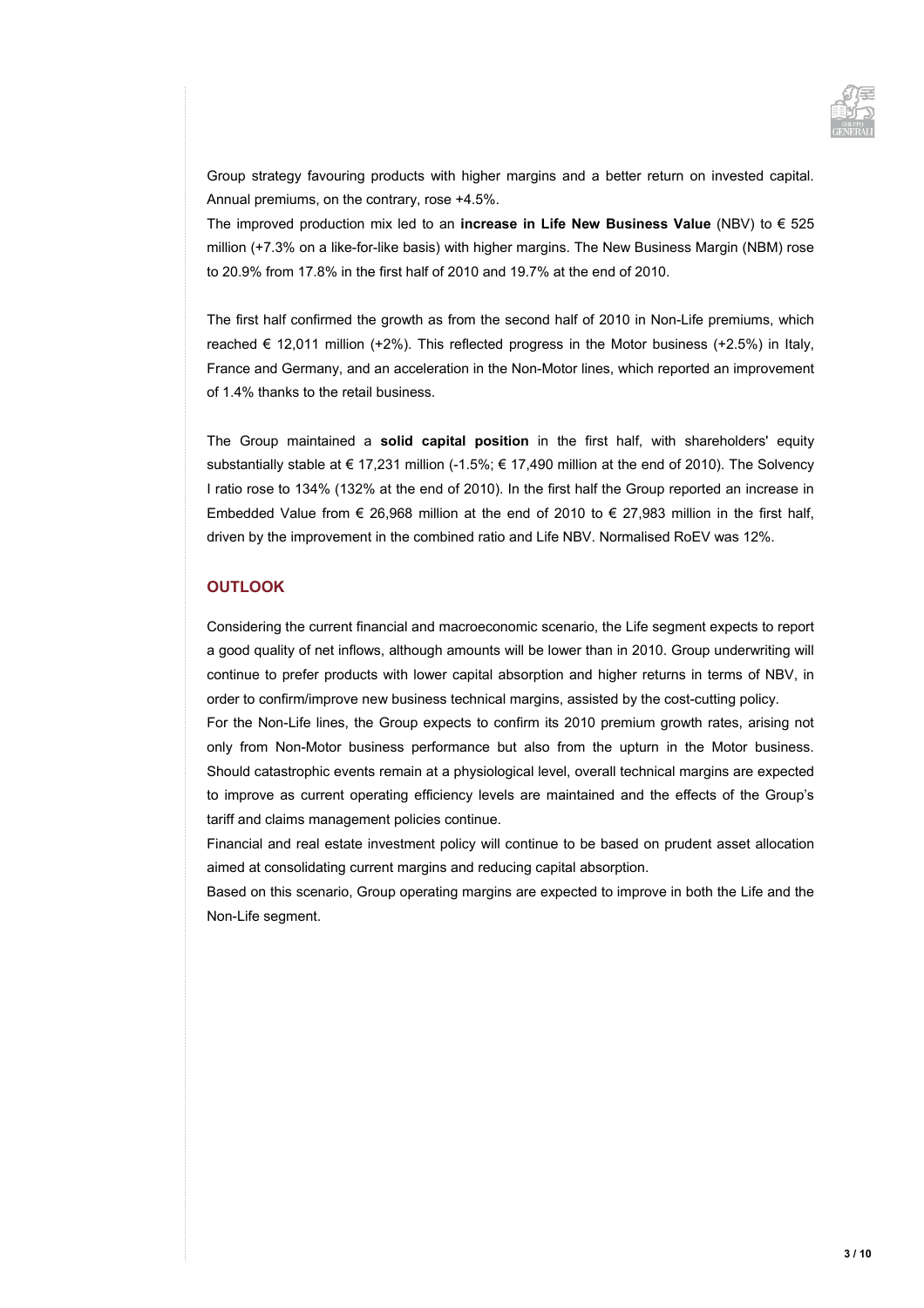

### **LIFE SEGMENT**

| <b>New Life production</b> |            |          |            |          |                    |  |
|----------------------------|------------|----------|------------|----------|--------------------|--|
| $\epsilon$ mln             | <b>APE</b> |          | <b>NBV</b> |          | <b>APE margins</b> |  |
|                            | 30/06/2011 | Δ*       | 30/06/2011 | Δ*       | 30/06/2011         |  |
| Italy                      | 863        | $+0.3%$  | 180        | $+29.4%$ | 20.9%              |  |
| France                     | 532        | $-20.7%$ | 75         | $+6.9%$  | 14.1%              |  |
| Germany                    | 488        | $-6.3%$  | 84         | $+3.2%$  | 17.3%              |  |
| <b>CEE</b>                 | 81         | $-1.5%$  | 25         | $-15%$   | 31.1%              |  |
|                            |            |          |            |          |                    |  |
| <b>Total</b>               | 2,513      | $-9.4%$  | 525        | $+7.3%$  | 20.9%              |  |

\*∆ on a like-for-like basis

New business in terms of **APE** remained high at € 2,513 million, although the amount was lower (-9.4% on a like-for-like basis;  $\epsilon$  2.784 million in 1H10) as a result of the planned reduction to support underwriting of products with lower capital absorption and higher margins. The downturn eased compared with the first quarter of the year, when the reduction was 14.5% on a like-for-like basis.

For the half year, performance was attributable to the reduction in single premiums (-23.9% on a like-for-like basis), while annual premiums rose by 2.9% on a like-for-like basis. The decrease in single premiums was particularly marked in France and Ireland, where extraordinary growth was reported in 2010. In Italy, there was significant progress in new business for annual premiums (+12.3%).

Life net technical reserves rose by 1.7% to € 318,638 million (€ 313,348 million at the end of 2010) with a positive contribution both from traditional business and from unit-linked products.

#### **NON-LIFE SEGMENT**

**Gross written premiums** rose to € 12,011 million (+2.0%; € 11,778 million in 1H10). This reflected growth in the Motor and Non-Motor segments in all business lines, with the exception of the Corporate segment, which was more greatly affected by the difficult macroeconomic situation. Growth was reported in all the main markets, especially France (+2.6%), Germany (+1.5%) and Eastern Europe (+1.4%). Italy's contribution was stable (+0.1%), with growth in the Motor business (+3.1%).

| <b>Combined Ratio</b> |            |            |             |
|-----------------------|------------|------------|-------------|
| %                     | 30/06/2011 | 30/06/2010 | Δ           |
| Italy                 | 97.2%      | 99.5%      | $-2.3$ p.p. |
| France                | 98.5%      | 99.8%      | $-1.3$ p.p. |
| Germany               | 95.3%      | 95.9%      | $-0.6$ p.p. |
| <b>CEE</b>            | 88.2%      | 92.9%      | -4.7 p.p.   |
| <b>Total</b>          | 96.5%      | 98.8%      | $-2.3$ p.p. |

Technical margins showed a positive trend in the combined ratio in all the main Group markets with the loss ratio down by 2 percentage points to 68.9%, thanks to the improvement in Italy, France and Germany stemming from the Motor segment and in Eastern Europe from the lower impact of natural catastrophes. The expense ratio was down by 0.3 percentage points to 27.6%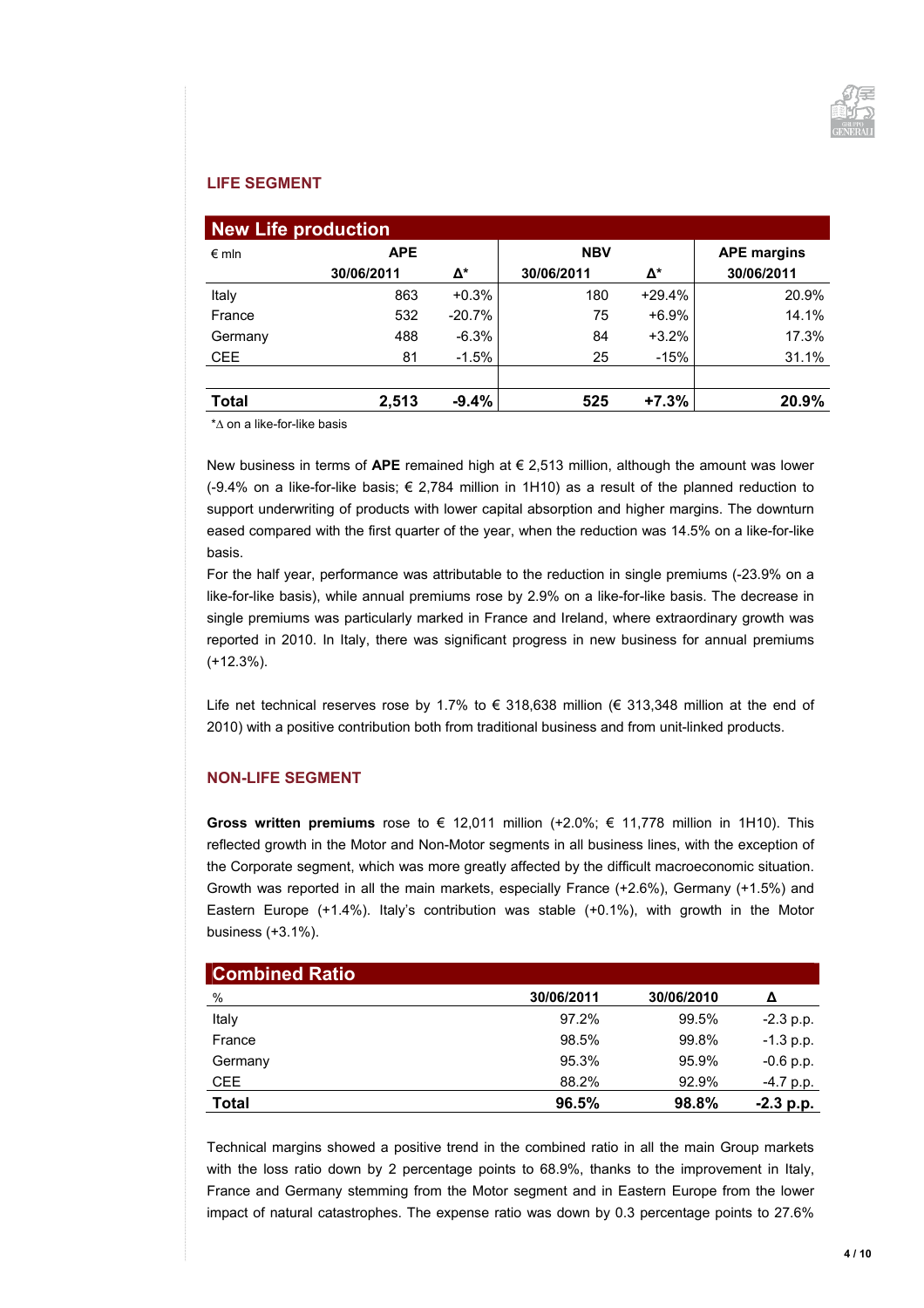

with an overall reduction in administrative and acquisition costs, especially in France and Germany.

Non-Life technical reserves rose to € 31,183 million (+3.1%; € 30,236 million at the end of 2010).

#### **FINANCIAL SERVICES**

The operating result in financial services rose to  $\epsilon$  211 million (+3.8%), thanks to the progress achieved by the **BSI Group**, which reported a 24.6% improvement in its operating result, partly showing the first benefits of the development plans in Asia.

Generali Group third-party assets under management totalled € 92 billion, an increase of 1.4% on a like-for-like basis from the end of 2010.

The improvement in the operating result was driven by the net investment result, defined as the intermediation margin net of net losses arising form the valuation of financial instruments. Specifically, there was an improvement in the intermediation margin (the sum of net commissions, net interest income and other financial components). The increase was generated by higher net commissions, thanks in particular to the rise in third-party assets under management (+2.8% from 1H10), and the improvement in net interest margin, which benefited from the rise in market rates.

**The Manager in charge of preparing the company's financial reports, Mr Raffaele Agrusti, declares, pursuant to paragraph 2 article 154 bis of the Consolidated Law on Finance, that the accounting information in this press release corresponds to the document results, books and accounting entries.** 

#### **DEFINITIONS AND GLOSSARY**

**Annual Premium Equivalent (APE)** = the sum of the initial premium on new annual-premium policies, plus one tenth of premiums on new single-premium policies. This is the premium base used to compute Life new business value.

**Combined Ratio** = loss ratio plus expense ratio (acquisition and administration expenses) divided by net earning premiums.

**Operating result** was obtained by reclassifying the components making up the pre-tax profit for the year in each segment on the basis of the specific characteristics of the segment, and taking account of the recurring expenses of the holding.

In particular, all profit and loss items were considered, with the exception of net non-operating costs: results of assets classified as held for sale, restructuring costs, amortisation of portfolios acquired directly or through acquisition of control of insurance companies or companies in the financial segment (value of business acquired, VOBA) and other net non-recurring costs. The following are also considered as non-operating items: in the **Life segment**, realised gains and losses and net impairment losses on investments which did not affect the statutory reserves to the extent they were not included in the deferred policyholders liability and those on shareholders' fund; in the **Non-Life segment**, all realised gains and losses and net impairment losses; in the **Financial segment**, realised gains and losses and net impairment losses on investments in subsidiaries, associated companies, joint ventures and strategic equities. The total operating result does not include nonoperating holding costs such as interest expense on borrowings and costs arising from implementation of parent company stock option plans and stock grants.

Attachments: significant data, consolidated income statement and consolidated balance sheet for the first half of 2011.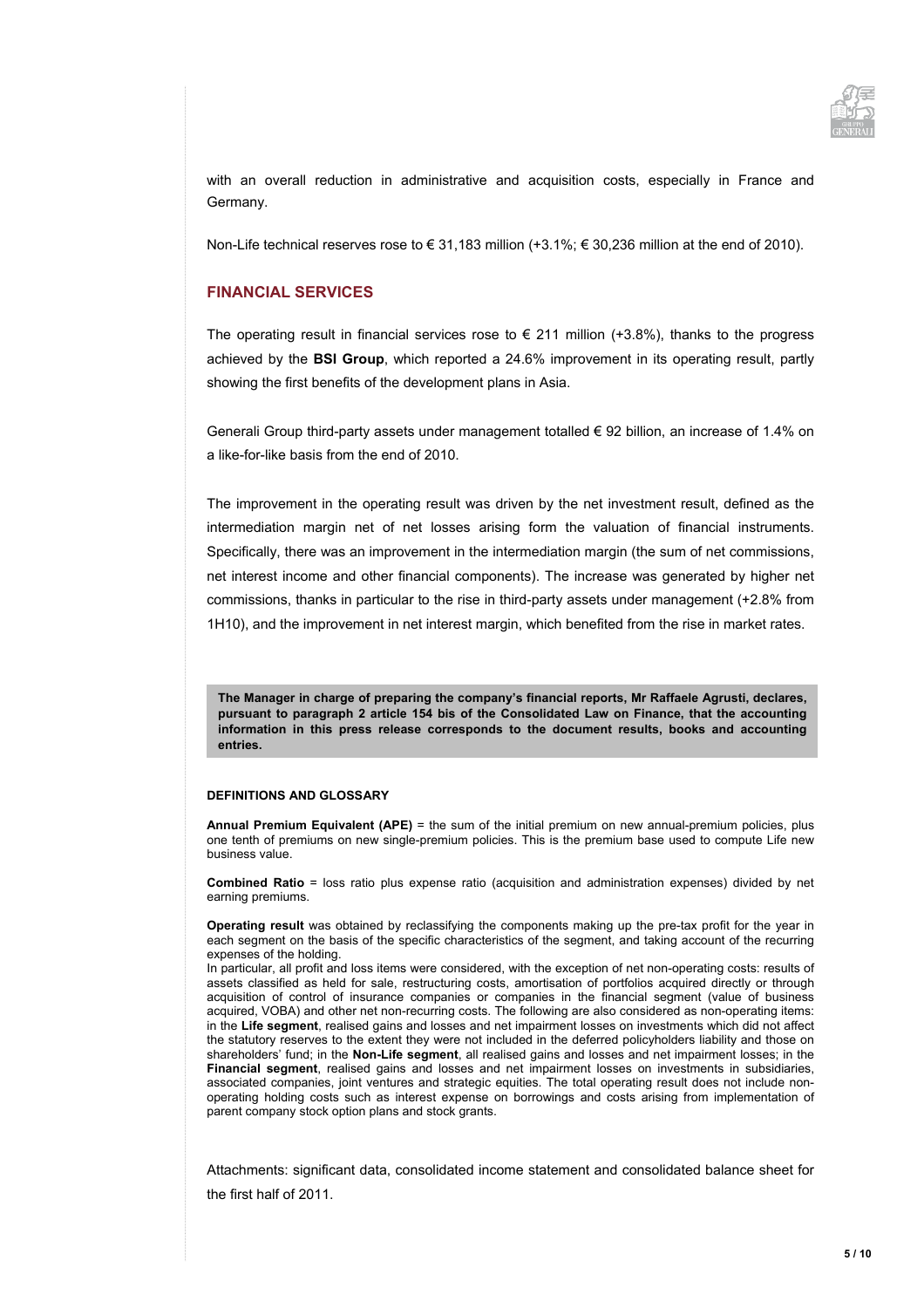

**The Generali Group is one of Europe's largest insurance providers and the biggest European Life insurer, with 2010 total premium income of more than €73 billion. It is also one of the world's top asset managers with assets of over € 400 billion in 2010, and a unique real estate operator with a property portfolio of more than € 24 billion.** 

**With 85,000 employees worldwide and 70 million clients in more than 60 countries, the Group occupies a leadership position on Western European markets and an increasingly important place in Eastern Europe and Asia.** 

**The parent company Assicurazioni Generali is listed on the Milan Stock Exchange (GASI.MI, G.IM) and has an AA- Standard & Poor's rating, an Aa3 Moody's rating, an AA- Fitch rating and an A+ A.M. Best rating.**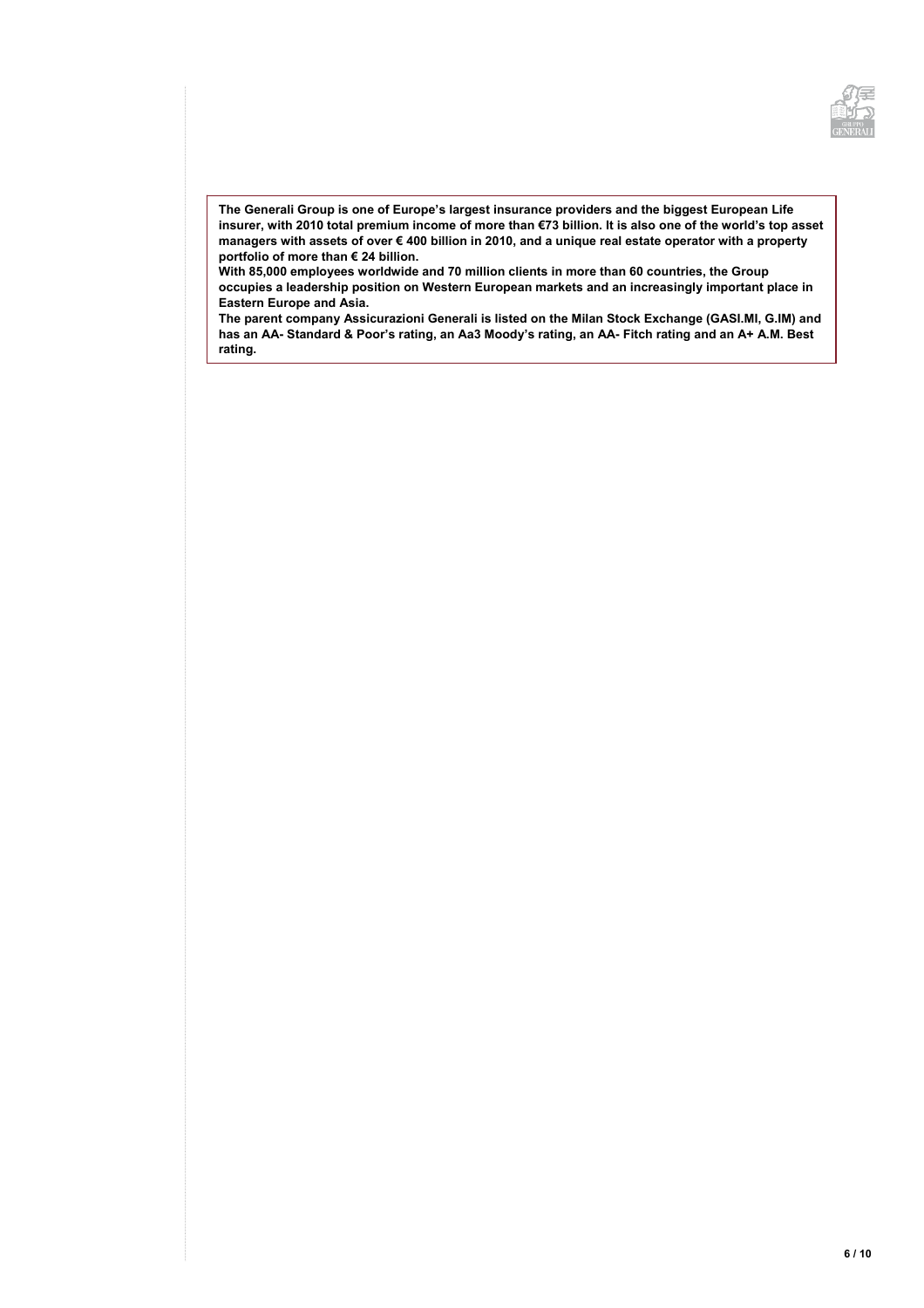# **Economic Highlights**

| Change                       |
|------------------------------|
| like for like <sup>(*)</sup> |
|                              |
|                              |
| $-6.3%$                      |
|                              |
|                              |
|                              |
|                              |
|                              |
|                              |
| $-9.8%$                      |
| $-50.1%$                     |
| $-9,4%$ <sup>(****)</sup>    |
|                              |
|                              |
|                              |
|                              |
|                              |
| 1.6%                         |
|                              |
|                              |
|                              |
|                              |
|                              |
|                              |
|                              |
|                              |
|                              |
|                              |

(\*) On equiv alent terms: on equiv alent ex change rates and consolidation area compared to the same period of the prev ious financial y ear.

(\*\*) Taking into account premiums related to inv estment contracts.

(\*\*\*) Net of holding ex penses and consolidation adjustments.

(\*\*\*\*) On equiv alent terms: on equiv alent ex change rates, consolidation area and share attributable to the Group.

# **Financial Highlights**

| (in milioni di euro)               | 30.06.2011 | 31.12.2010 | Variazione | Var.omogenea <sup>(1)</sup> |
|------------------------------------|------------|------------|------------|-----------------------------|
|                                    |            |            |            |                             |
| Investimenti complessivi           | 375, 188.4 | 372.073.5  | 0.8%       |                             |
| Asset under management             | 91,869.1   | 92.980.1   | $-1.2%$    | 1.4%                        |
| Passività verso gli assicurati (2) | 349,820.5  | 343,583.7  | 1.8%       |                             |
| Patrimonio netto di Gruppo         | 17,231.4   | 17,489.8   | $-1.5%$    |                             |
| Solvency I ratio                   | 134%       | 132%       | 2.0        |                             |

(1) On equiv alent terms: on equiv alent ex change rates and consolidation area compared to the same period of the prev ious financial y ear.

(1) Taking into account financial liabilities related to policies of the life segment and ex cluding deferred policy holders liabilities.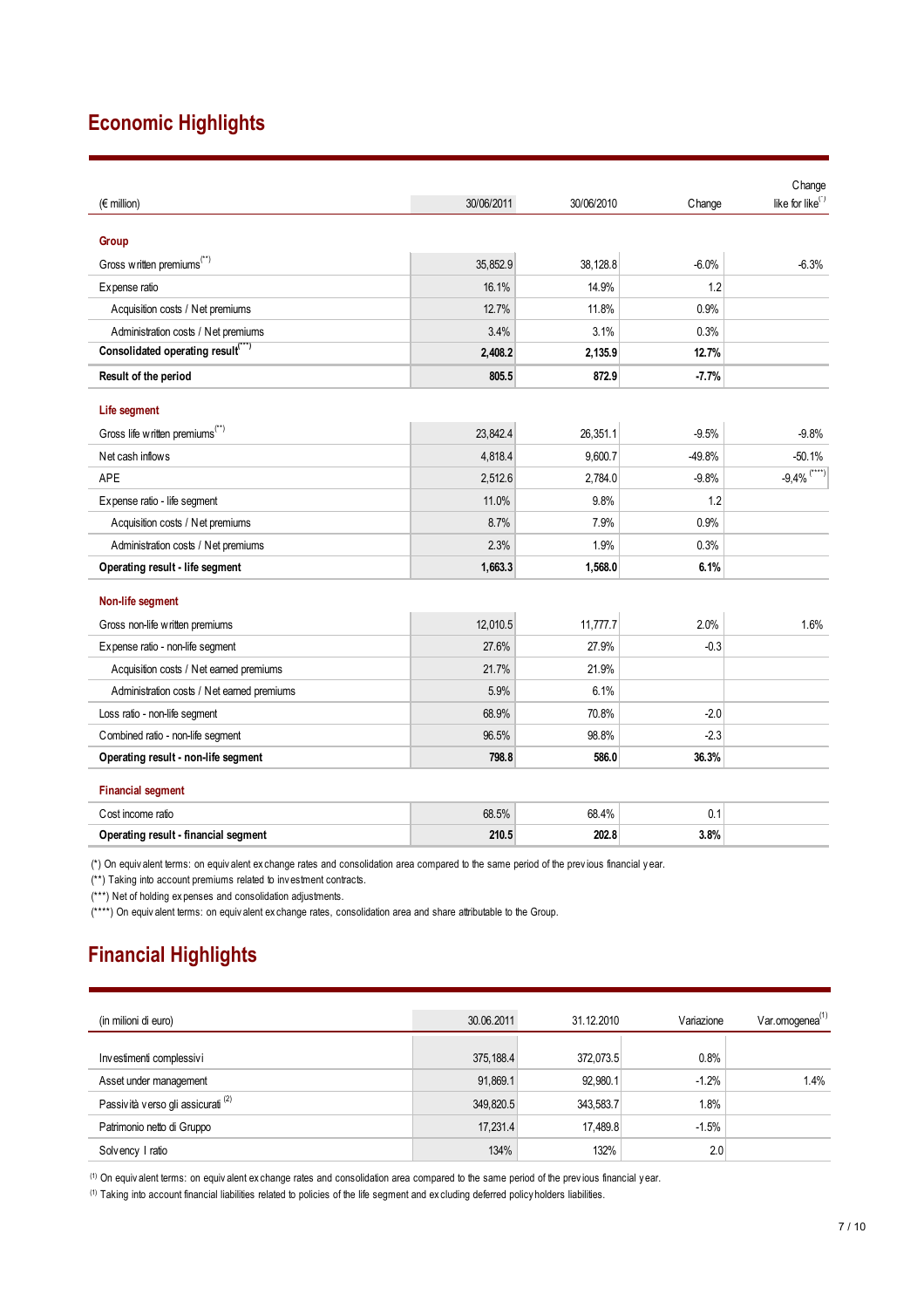## **BALANCE SHEET - ASSETS**

|              |     |                                                                                                                                                | 30/06/2011 | 31/12/2010 |
|--------------|-----|------------------------------------------------------------------------------------------------------------------------------------------------|------------|------------|
| 1            |     | <b>INTANGIBLE ASSETS</b>                                                                                                                       | 10,615.3   | 10,670.4   |
|              | 1.1 | Goodwill                                                                                                                                       | 7,432.5    | 7,415.4    |
|              | 1.2 | Other intangible assets                                                                                                                        | 3,182.8    | 3,255.1    |
| $\mathbf{2}$ |     | <b>TANGIBLE ASSETS</b>                                                                                                                         | 3,626.1    | 3,796.2    |
|              | 2.1 | Land and buildings (self used)                                                                                                                 | 3,057.5    | 3,211.7    |
|              | 2.2 | Other tangible assets                                                                                                                          | 568.6      | 584.5      |
| 3            |     | AMOUNTS CEDED TO REINSURERS FROM INSURANCE PROVISIONS                                                                                          | 5,670.0    | 5,765.3    |
| 4            |     | <b>INVESTMENTS</b>                                                                                                                             | 365,089.4  | 364,243.3  |
|              | 4.1 | Land and buildings (investment properties)                                                                                                     | 13,788.9   | 13,232.7   |
|              | 4.2 | Investments in subsidiaries, associated companies and joint ventures                                                                           | 2,217.3    | 2,439.2    |
|              | 4.3 | Held to maturity investments                                                                                                                   | 4,179.2    | 4,544.9    |
|              | 4.4 | Loans and receivables                                                                                                                          | 76,910.8   | 79,740.4   |
|              | 4.5 | Available for sale financial assets                                                                                                            | 193,118.4  | 188,928.5  |
|              | 4.6 | Financial assets at fair value through profit or loss<br>of which financial assets where the investment risk is borne by the policyholders and | 74,874.9   | 75,357.6   |
|              |     | related to pension funds                                                                                                                       | 50,933.1   | 50,344.0   |
| 5            |     | <b>RECEIVABLES</b>                                                                                                                             | 13,761.1   | 11,468.0   |
|              | 5.1 | Receivables arising out of direct insurance operations                                                                                         | 10,171.5   | 8,643.1    |
|              | 5.2 | Receivables arising out of reinsurance operations                                                                                              | 1,034.2    | 889.1      |
|              | 5.3 | Other receivables                                                                                                                              | 2,555.4    | 1,935.9    |
| 6            | ₽   | <b>OTHER ASSETS</b>                                                                                                                            | 15,732.1   | 15,505.8   |
|              | 6.1 | Non-current assets or disposal groups classified as held for sale                                                                              | 191.7      | 198.2      |
|              | 6.2 | Deferred acquisition costs                                                                                                                     | 1,933.0    | 1,885.6    |
|              | 6.3 | Deferred tax assets                                                                                                                            | 4,281.7    | 3,596.3    |
|              | 6.4 | Tax receivables                                                                                                                                | 2,335.8    | 2,626.8    |
|              | 6.5 | Other assets                                                                                                                                   | 6,989.9    | 7,198.9    |
| 7            |     | CASH AND CASH EQUIVALENTS                                                                                                                      | 13,213.7   | 10,990.3   |
|              |     | <b>TOTAL ASSETS</b>                                                                                                                            | 427,707.6  | 422,439.4  |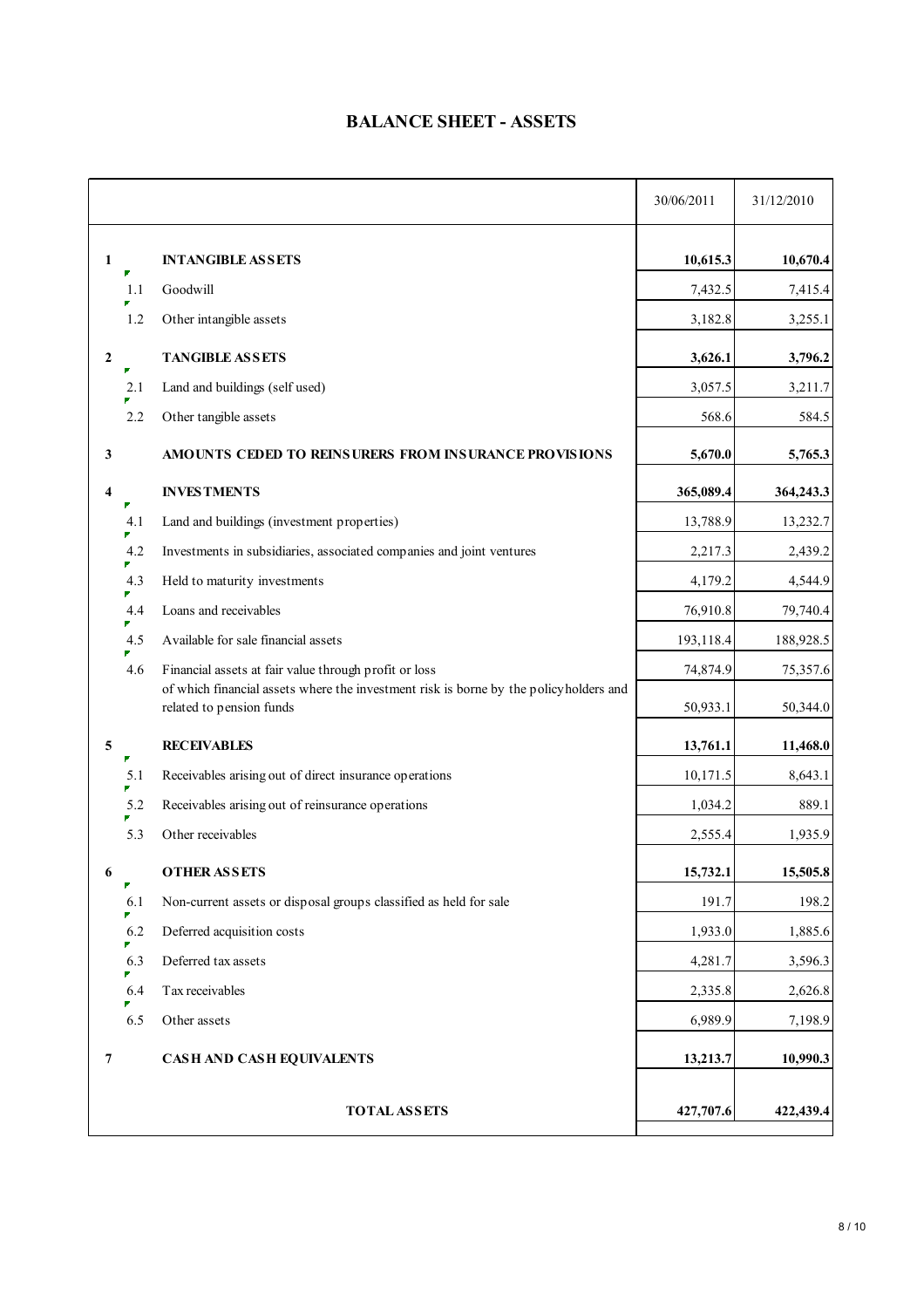## **BALANCE SHEET - SHAREHOLDERS' EQUITY AND LIABILITIES**

|              |       |                                                                                                                                    | 30/06/2011 | 31/12/2010 |
|--------------|-------|------------------------------------------------------------------------------------------------------------------------------------|------------|------------|
| 1            |       | <b>SHAREHOLDERS' EQUITY</b>                                                                                                        | 19,838.6   | 20,064.5   |
|              | 1.1   | Shareholders' equity attributable to the Group                                                                                     | 17,231.4   | 17,489.8   |
|              | 1.1.1 | Share capital                                                                                                                      | 1,556.9    | 1,556.9    |
|              | 1.1.2 | Other equity instruments                                                                                                           | 0.0        | 0.0        |
|              | 1.1.3 | Capital reserves                                                                                                                   | 7,098.3    | 7,098.3    |
|              | 1.1.4 | Revenue reserves and other reserves                                                                                                | 8,266.2    | 7,289.1    |
|              | 1.1.5 | (Own shares)                                                                                                                       | $-403.2$   | $-403.3$   |
|              | 1.1.6 | Reserve for currency translation differences                                                                                       | 559.1      | 557.2      |
|              | 1.1.7 | Reserve for unrealized gains and losses on available for sale financial assets                                                     | $-531.9$   | $-184.4$   |
|              | 1.1.8 | Reserve for other unrealized gains and losses through equity                                                                       | $-119.4$   | $-125.8$   |
|              | 1.1.9 | Result of the period                                                                                                               | 805.5      | 1,701.9    |
|              | 1.2   | Shareholders' equity attributable to minority interests                                                                            | 2,607.2    | 2,574.7    |
|              | 1.2.1 | Share capital and reserves                                                                                                         | 2,371.5    | 2,170.3    |
|              | 1.2.2 | Reserve for unrealized gains and losses through equity                                                                             | 72.6       | 88.0       |
|              | 1.2.3 | Result of the period                                                                                                               | 163.1      | 316.4      |
| $\mathbf{2}$ |       | <b>OTHER PROVISIONS</b>                                                                                                            | 1,514.8    | 1,496.5    |
| 3            |       | <b>INSURANCE PROVISIONS</b>                                                                                                        | 333,021.9  | 329,616.3  |
|              |       | of which insurance provisions for policies where the investment risk is borne by<br>the policyholders and related to pension funds | 39,364.3   | 38,956.1   |
| 4            |       | <b>FINANCIAL LIABILITIES</b>                                                                                                       | 54,771.5   | 53,903.8   |
|              | 4.1   | Financial liabilities at fair value through profit or loss                                                                         | 13,725.6   | 13,702.1   |
|              |       | of which financial liabilities where the investment risk is borne by the<br>policyholders and related to pension funds             | 11,466.6   | 11,206.1   |
|              | 4.2   | Other financial liabilities                                                                                                        | 41,045.9   | 40,201.7   |
|              |       | of which subordinated liabilities                                                                                                  | 6,438.7    | 6,492.9    |
| 5            |       | <b>PAYABLES</b>                                                                                                                    | 8,317.4    | 7,650.0    |
|              | 5.1   | Payables arising out of direct insurance operations                                                                                | 4,074.0    | 3,917.0    |
|              | 5.2   | Payables arising out of reinsurance operations                                                                                     | 768.4      | 691.7      |
|              | 5.3   | Other payables                                                                                                                     | 3,474.9    | 3,041.3    |
| 6            |       | <b>OTHER LIABILITIES</b>                                                                                                           | 10,243.4   | 9,708.4    |
|              | 6.1   | Liabilities directly associated with non-current assets and disposal groups<br>classified as held for sale                         | 0.0        | 0.0        |
|              | 6.2   | Deferred tax liabilities                                                                                                           | 4,071.6    | 3,753.3    |
|              | 6.3   | Tax pay ables                                                                                                                      | 1,792.4    | 1,607.1    |
|              | 6.4   | Other liabilities                                                                                                                  | 4,379.5    | 4,348.0    |
|              |       | TOTAL SHAREHOLDERS' EQUITY AND LIABILITIES                                                                                         | 427,707.6  | 422,439.4  |